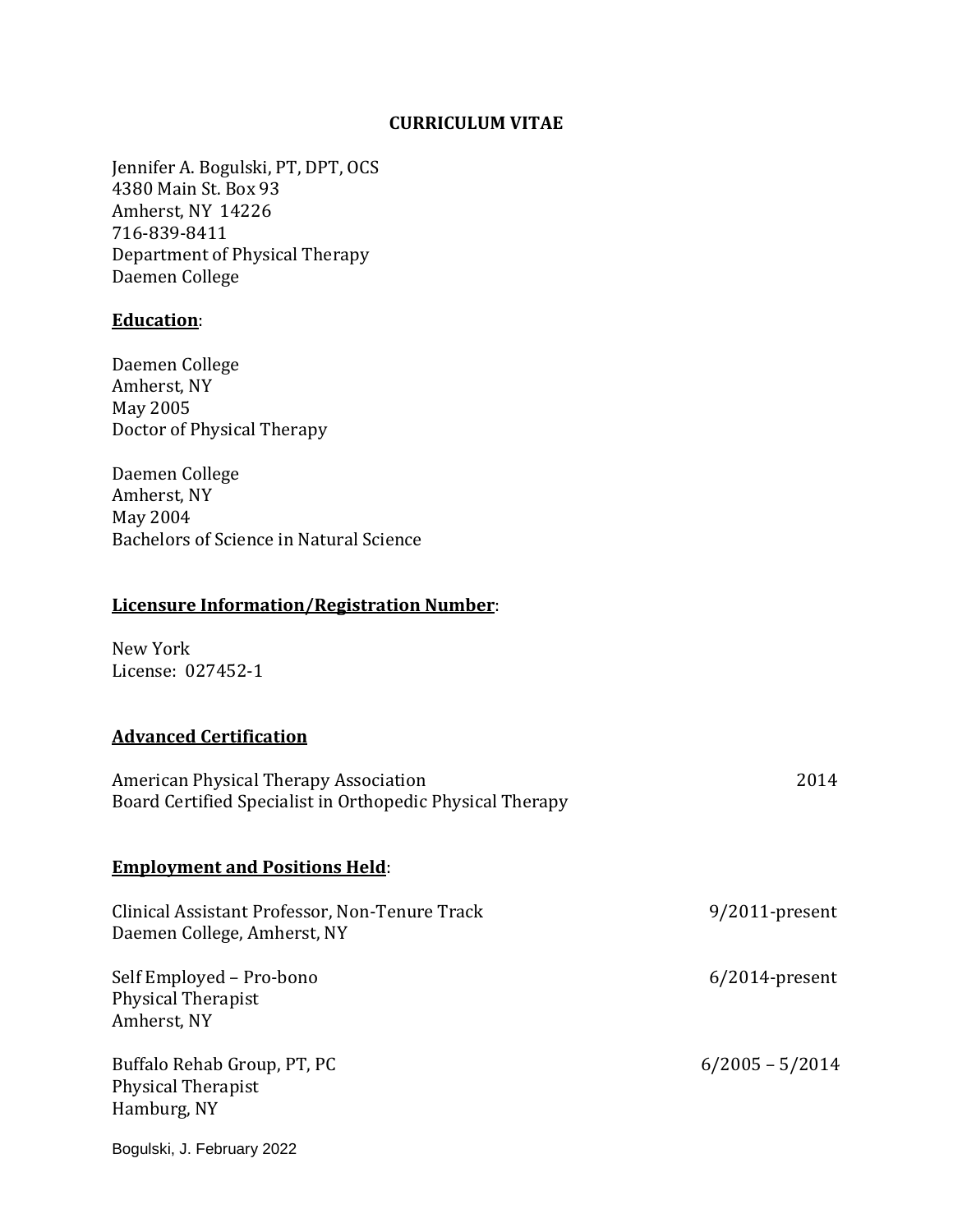# **Funded/In Review Grant Activity**

Bogulski J, Favaro L. "The Effect of Whole Body Vibration on Passive Knee Extension and Passive Hip Flexion Range of Motion." Equipment funding: \$3500, December 2014 Daemen College Think Tank, internal

## **Current/Active Research Activity**

J. Bogulski, L. Favaro. Ability of Physical Therapsits to Accurately Use Wells Criteria to Screen for DVT.

Favaro L., Bogulski J. Ability of Physical Therapy Students to Accurately Use Wells Criteria to Screen for DVT.

### **Publications**

Bogulski J, Arise A, Egloff E, Fleischman L, Kyles C, Lukomskiy M, Maloney A, Nolan K, Perez D, Favaro L. Clinical Effects of Country Line Dancing in Community Dwelling Older Adults. APTA Combined Sections Meeting 2022, February 3-5, 2022. Poster presentation.

Lambert M, Cheng MS, Bogulski J. The Use of a Direction Tolerance System for Patients with Low Back Pain: Intra-Rater Reliability and Outcome. OPTP. 2021; 33(1):12-18.

Bogulski J, Kelly C, Kashino C. Effect of a Six Week Licensure Preparation Course on Comprehensive Examination Student Performance. ELC 2020, October 16-18, 2020. Poster presentation.

Kelly C, Bogulski J, Dailey S, Sivak B. Effectiveness of Whole Body Vibration on Mobility in an Individual with CMT: A Case Report. Combined Sections Meeting 2020 (APTA), Feb 12- 15, 2020. Denver, CO. Poster presentation.

Geraci M, Lambert M, Bogulski J. Neuromobilization Techniques – Evaluation and Treatment of Adverse Neurodynamic Tension and the Container. In: Rehabilitation of the Spine: A Patient-Centered Approach, ed. by C. Liebenson, 3rd Edition. New York, NY: Lippincott Williams & Wilkins: Chapter 22, p. 581-597.

Bogulski J, Favaro L. The Immediate Effect of Whole Body Vibration on Individuals with Hamstring Injury. NYPTA State Conference; October 18-19, 2019, Saratoga Springs, NY. Poster presentation.

2019 Robert S. Salant Award Recipient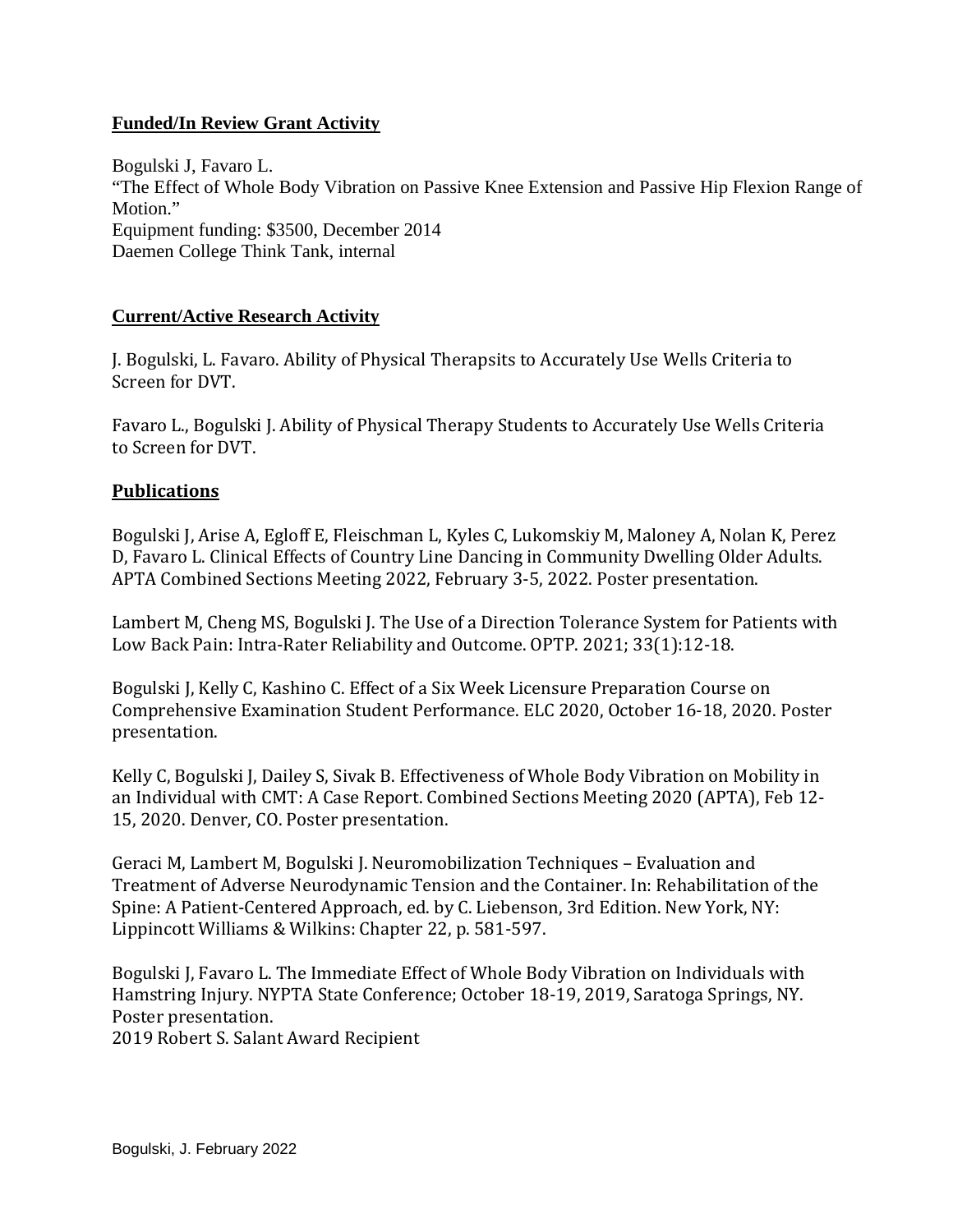Bogulski J, Gonser S, Bush D, Bugner R, Clark L, Farrell L, Swanson K, Ross M. The RunSmart Training Program: Effect on Oxygen Consumption and Lower Extremity Biomechanics During Running. Journal of Exercise Rehabilitation. 2017; 13:446-453.

Bogulski J, Gonser S, Bush D, Bugner R, Clark L, Farrell L, Swanson K, Ross M. The RunSmart Training Program: Effect on Oxygen Consumption and Lower Extremity Biomechanics During Running. Journal of Exercise Rehabilitation. NYPTA State Conference, Oct 20-21, 2017, Troy, NY. Poster presentation.

Bogulski J, Favaro L. The Immediate Effects of Whole Body Vibration and Static Hamstring Stretching on Active Knee Extension Range of Motion. NYPTA State Conference, Oct 20-21, 2017, Troy, NY. Poster presentation.

### **Non-Peer Reviewed Presentations**

| Bogulski, J.A. APTA Documentation Guidelines: A Review for          | 11/2011 |
|---------------------------------------------------------------------|---------|
| Improved Compliance. Daemen College, Clinician Dinner Presentation. |         |
|                                                                     |         |

Bogulski, J.A. Women's Health Lectures, Daemen College, 10 hours, 2005-2010

### **Membership in Scientific/Professional Organizations**:

| Member American Physical Therapy Association | 2002-2007,   |
|----------------------------------------------|--------------|
|                                              | 2011-present |
| <b>Orthopedics Section</b>                   | 2011-present |
| <b>Pelvic Health Section</b>                 | 2011-present |
| <b>Education Section</b>                     | 2013-present |
| <b>Research Section</b>                      | 2014-present |
| <b>Aquatics Section</b>                      | 2015-present |
|                                              |              |

### **Service to the College**

| <b>College Committees</b>                    |              |
|----------------------------------------------|--------------|
| <b>Enrollment Management Committee</b>       | 2018-present |
| Graduate Academic Standards                  | 2016-present |
| <b>Retention Committee</b>                   | 2012-2016    |
| Middle States Committee                      | 2014-2016    |
| Alumni Committee                             | 2015-2016    |
| <b>CETL Advisory Board</b>                   | 2014-2017    |
| <b>PT Department Committees</b>              |              |
| Co-author/editor of PT Informer publication  | 2011-2017    |
| Comprehensive Exam Committee                 | 2011-2017    |
| <b>Faculty Advisor SPTA Social Committee</b> | 2012-present |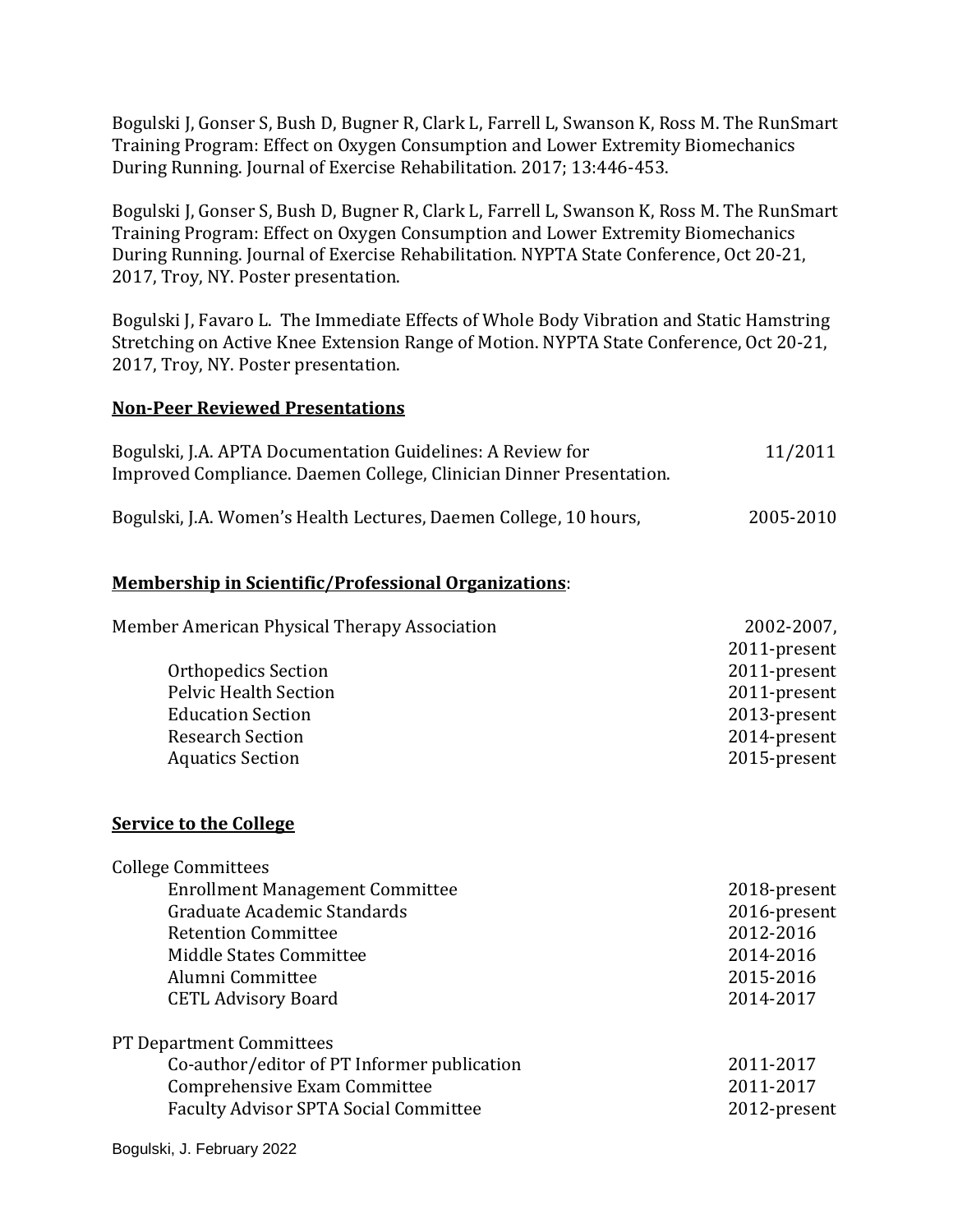| Events Committee Co-Chair                                                                                                                               | 2012-present                 |
|---------------------------------------------------------------------------------------------------------------------------------------------------------|------------------------------|
| NPTE Preparation Committee Co-Chair<br>Orientation & Portfolio Committee                                                                                | 2019-present                 |
| Committee on Student Conduct                                                                                                                            | 2018-present<br>2018-present |
|                                                                                                                                                         |                              |
| <b>Community Service</b>                                                                                                                                |                              |
| <b>Hamburg Hawks Hockey Association</b>                                                                                                                 | 2021-present                 |
| <b>Team Manager</b>                                                                                                                                     |                              |
| Hamburg Monarch Soccer Club                                                                                                                             | 2021-present                 |
| <b>Head Coach</b>                                                                                                                                       |                              |
| Board Member of Child and Adolescent                                                                                                                    | 09/2011-2017                 |
| <b>Treatment Services (CATS)</b>                                                                                                                        |                              |
| Feed My Starving Children Food Pack Event                                                                                                               | 2011                         |
|                                                                                                                                                         |                              |
| <b>Continuing Education:</b>                                                                                                                            |                              |
| Combined Sections Meeting 2022, San Antonio, TX                                                                                                         | February 2022                |
| <b>ELC 2020</b>                                                                                                                                         | October 2021                 |
| Managing the Post Partum Patient Pelvic Health Section                                                                                                  | August 2021                  |
| Combined Sections Meeting 2016, Anaheim, CA                                                                                                             | February 2016                |
| Demystifying the Writing for Publication Process                                                                                                        |                              |
| Continence, Pelvic Organ Support, Breathing, and Lumbopelvic Control<br>Low Back pain and Pelvic Floor Disorders: Neural Mechanisms of Muscle Synergies |                              |
| Ask-a-Librarian: Smarter Searching in 2 Hours or Less                                                                                                   |                              |
| Is a Perfect PERFECT Perfect                                                                                                                            |                              |
| Aquatics for the Patient with Lymphedema                                                                                                                |                              |
| What You Need to Know About Urogyn Surgeries: An Update on FPMRS Outcomes and<br>Complications                                                          |                              |
| What Does Movement Have to Do With Urinary Urgency                                                                                                      |                              |
| Self Study Workshop, Anaheim, CA                                                                                                                        | February 2016                |
| The Shoulder Clinic: Hands-On Manual Therapy for the Shoulder                                                                                           | February 2015                |
| Education and Intervention for Musculoskeletal Injuries:                                                                                                | August 2012                  |
| A Biomechanics Approach.                                                                                                                                |                              |
| Chronic Pelvic Pain: Home Study Module.                                                                                                                 | <b>July 2012</b>             |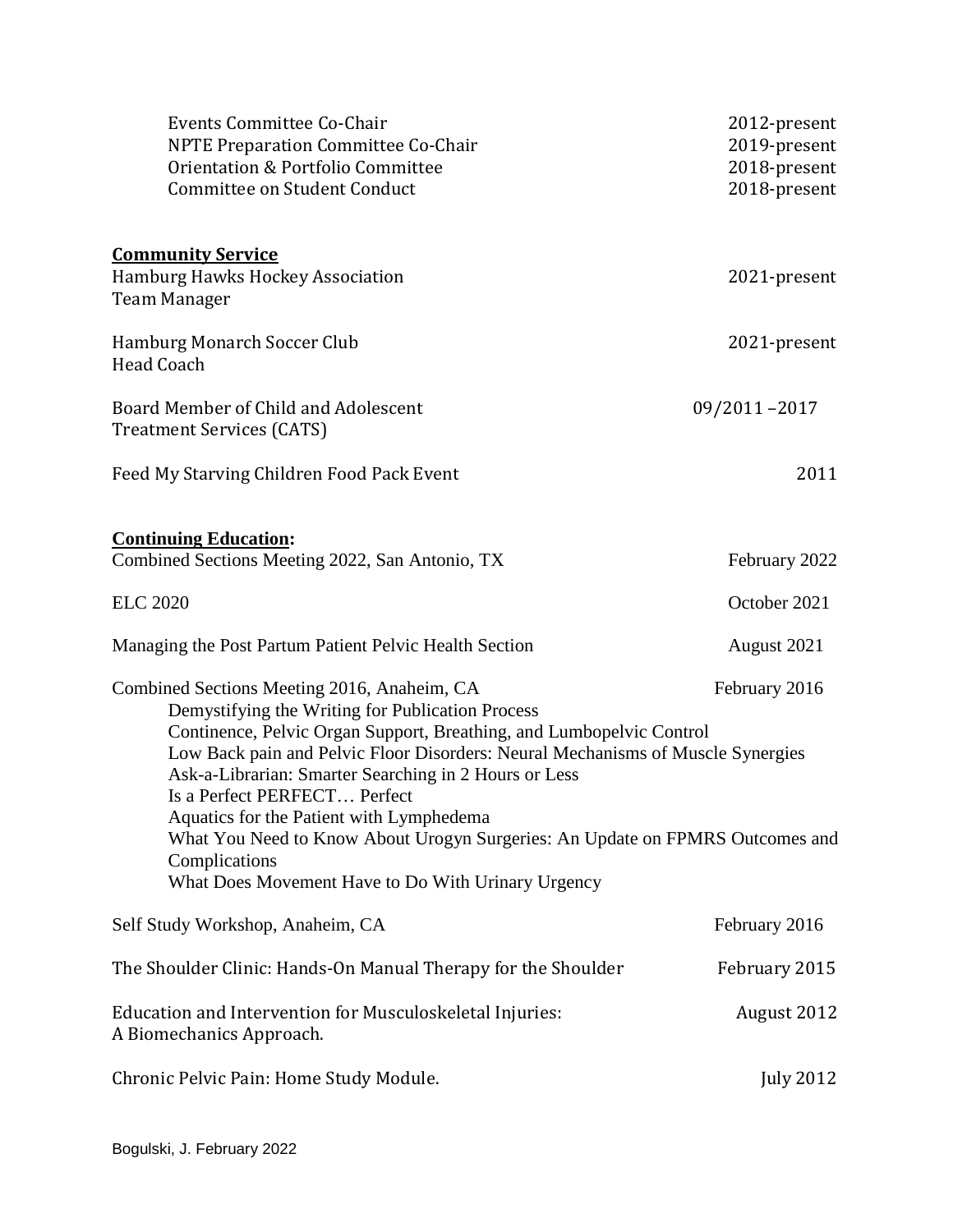| Current Concepts of Orthopedic Physical Therapy, 3rd Edition.                                                                         | June 2012     |
|---------------------------------------------------------------------------------------------------------------------------------------|---------------|
| Using the APTA Physical Therapist Clinical Performance<br>EDUCATION Instrument for Students: A Self-Guided Training<br>Course Buffalo | December 2010 |
| Manual Therapy and Manipulation: If It Works, Why Isn't Everyone<br>Doing It? Buffalo, NY                                             | 11/2010       |
| The Private Payer Audit: What to Expect and How to Minimize Risk                                                                      | 10/2010       |
| Classification Systems, Regional Interdependence and Functional<br>Exercise in Patients with LBP. Buffalo, NY                         | 4/2010        |
| Clinical Application of Neurodynamics: L2: Lower Quarter<br>NeuroOrthopedic Institute, Buffalo, NY                                    | 5/2008        |
| ISPI: Management of the Whiplash Patient                                                                                              | 11/2007       |
| IAOM: Differential Diagnosis & Manual Therapy of the Spine                                                                            | 3/2007        |
| The McKenzie Institute: Part A The Lumbar Spine Syracuse, NY                                                                          | 5/2006        |
| Principles of Fitness Training Buffalo, NY                                                                                            | 3/2006        |
| The Center for Women's Fitness: Prenatal & Postpartum<br>Fitness Certification, Buffalo, NY                                           | 9/2005        |

**Current Teaching Responsibilities in the Entry-Level Physical Therapy Program** Pre-professional Program PT 101 Introduction to Physical Therapy

First Year Professional Phase, fall semester PT 514/L Musculoskeletal Rehabilitation I PT 517 Clinical Medicine I PT 551 Integrative Seminar in Physical Therapy I

First Year Professional Phase, spring semester PT 517 Clinical Medicine I PT 515/L Musculoskeletal Rehabilitation II

Second Year Professional Phase, spring semester PT 554 Clinical Research I

Third Year Professional Phase, fall semester

Bogulski, J. February 2022